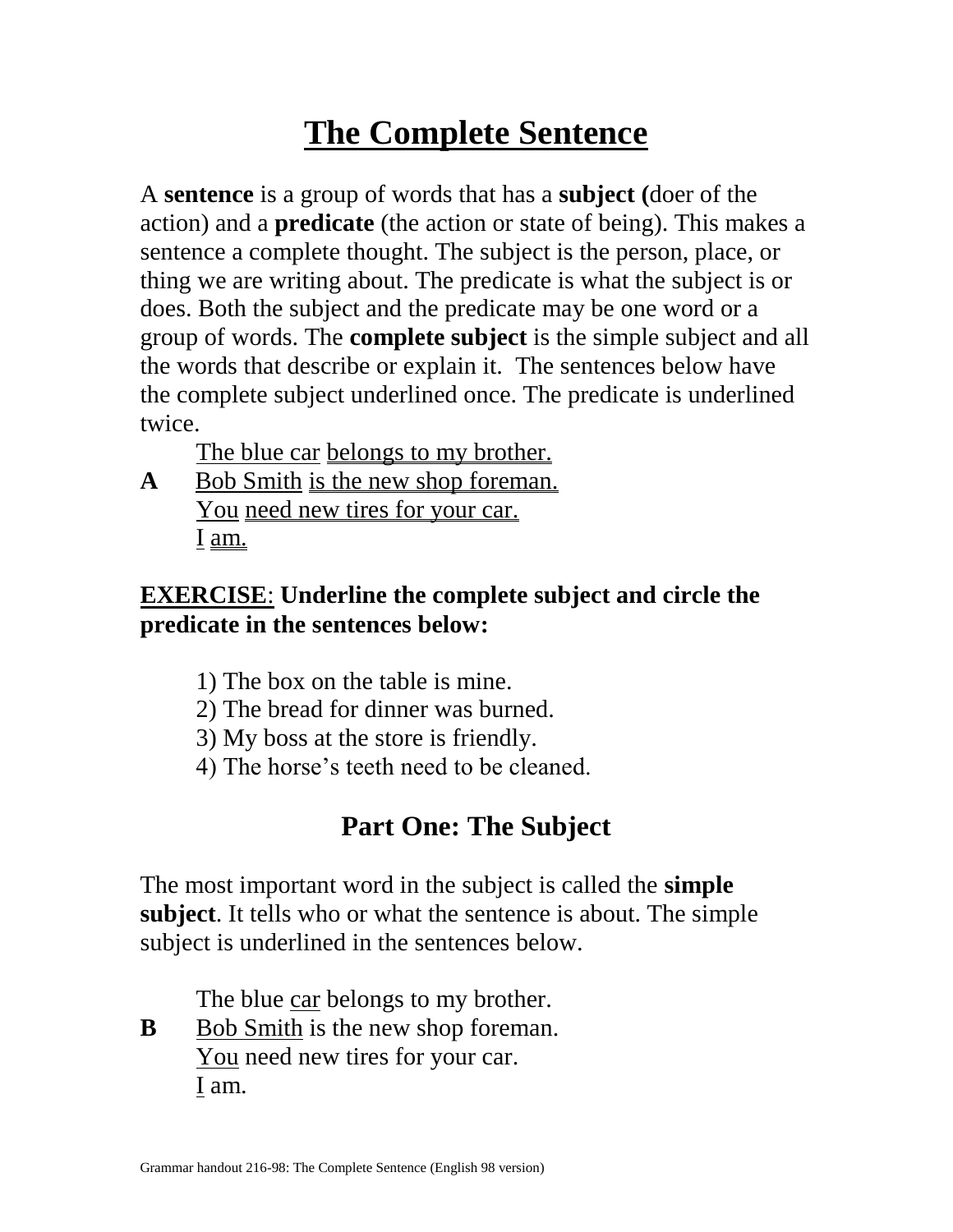**Note**: The simple subject can be more than one word if it is a name. The second sentence in **B** is an example. Bob Smith is the simple subject. Other examples are: Glacier National Park, Ms. Maria Lopez, and Technical Vocational Institute. Sometimes the simple subject and the complete subject can be the same. The second, third, and fourth sentences in **B** are examples of this.

#### **EXERCISE: Underline the simple subject in the sentences below:**

- 1) The elevator rises quickly to the top floor.
- 2) Fifteen cars remained in the race.
- 3) The officer gave me a ticket.
- 4) The Lobos won the game.

A sentence can have more than one word as its subject. This is called a **compound subject**. The words in a compound subject are usually joined by the word *and* or the word *or*. The compound subject is underlined in each example below.

Apples and pears grow on trees.

**C** His mother or his brother will be there. The house and the car are for sale.

A **comma** (,) is used to join three or more simple subjects in a compound subject. We put a comma between each simple subject. We use the word *and* or the word *or* before the last word, as seen in **D** below.

Ray, Mel, and Jose live on Oak Street.

**D** Land, homes, money, and free transportation were offered to us.

George, Jane, and Ebony will win the prizes.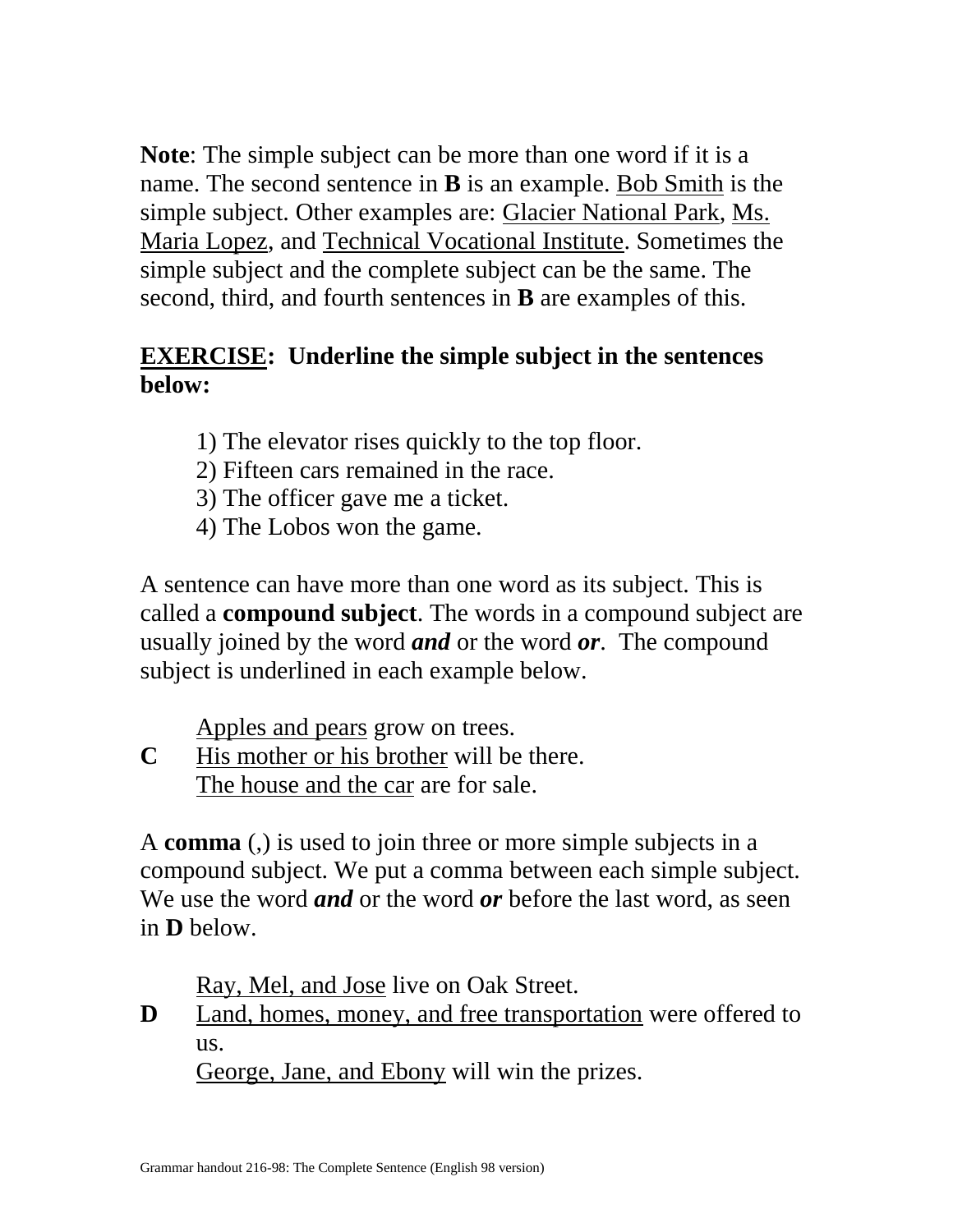#### **EXERCISE**: **Underline the compound subject in the sentences below:**

- 1) Men, women, and children came to the picnic.
- 2) Two houses and a garage were on fire.
- 3) Dr. Martinez and his partner work hard for the community.

**Word Order:** Most of the time, the subject comes before the predicate. However, sometimes the subject can come after part of the predicate. This can happen when the sentence is a question. The subject can also come after part of the predicate if a sentence begins with the word **here** or **there** (here and there are never used as subjects). See **E** below. The complete subject in each sentence is underlined.

Does the music sound loud enough?

**E** Have two tall men passed here this morning? Here are your shoes. There was a small creek near the farm.

Each sentence in **E** can be changed to have the subject before the predicate. This has been done in **F**.

The music does sound loud enough.

**F** Two tall men passed here this morning. Your shoes are here. A small creek was there near the farm.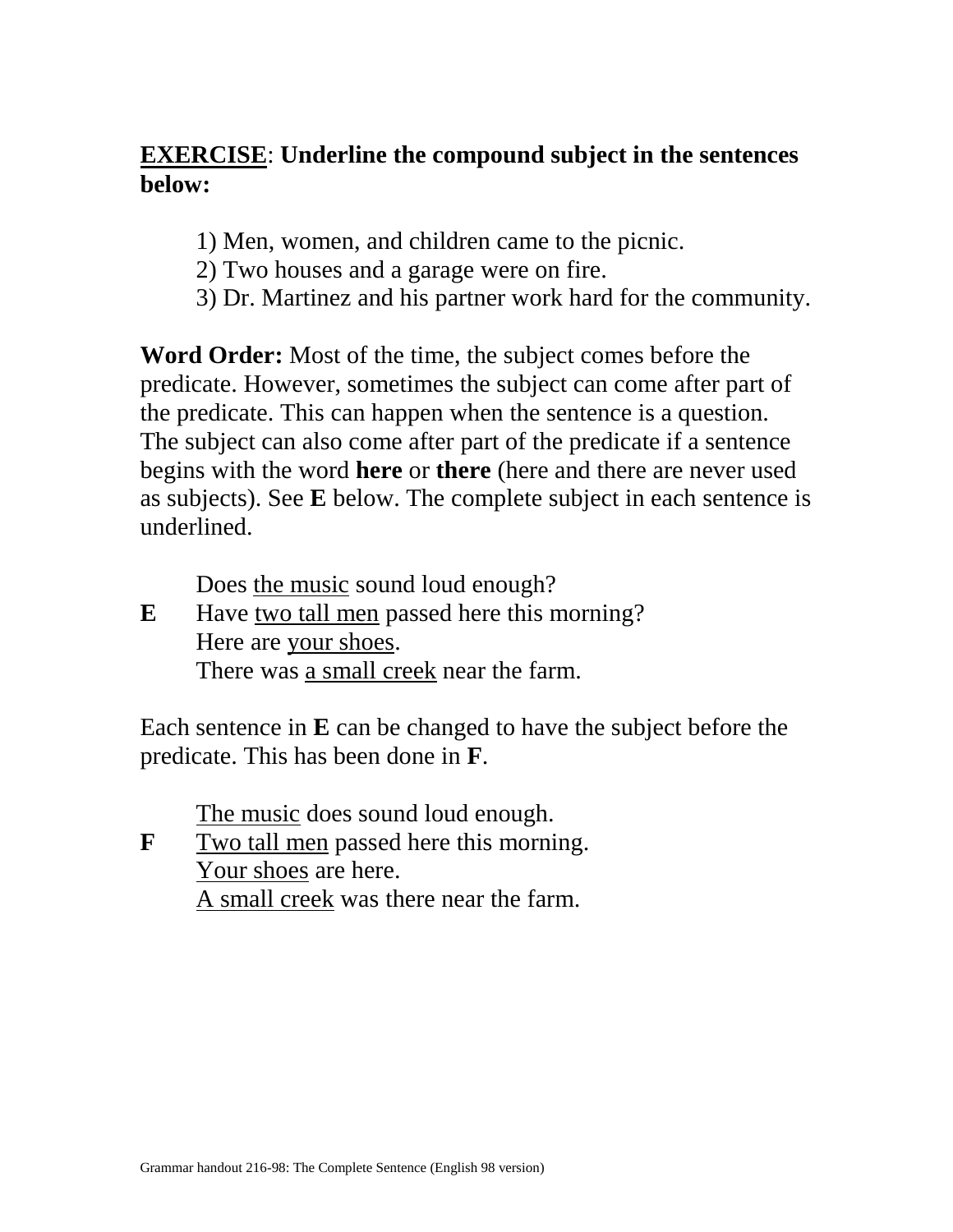## **Part Two: The Predicate**

A complete sentence needs a **predicate**. The predicate is what the **subject** is or does. It can be one word or more. The predicate is underlined in the complete sentences below.

My car uses regular gasoline.

**A** The deer ran quickly away. The sentence is written on the board.

The most important word or words in the predicate is the simple **predicate**. There are two kinds of simple predicates: **verbs** and **verb phrases**. A verb shows the action or state of being of the subject.

**Action verbs** are easy to spot. They show the subject's **physical** or **mental actions**. Some action verbs that show physical actions are swim, run, and jump. Some action verbs that show mental actions are *think*, *believe*, and *remember*.

**Being verbs** are also called **linking verbs.** They are used to link the subject to a word in the predicate. Some common being verbs are listed below:

|          |       |  | were has been can be will have been       |
|----------|-------|--|-------------------------------------------|
| $\bf{B}$ |       |  | are was had been could be shall have been |
|          | am be |  | have been shall be may have been          |

The following words are sometimes used as being verbs:

|             | become remain seem smell grow |            |            |  |
|-------------|-------------------------------|------------|------------|--|
| $\mathbf C$ | appear                        | sound feel | taste look |  |

A **verb phrase** is when two or more words are used as a single verb. Some examples of action verb phrases are *can run*, *should*